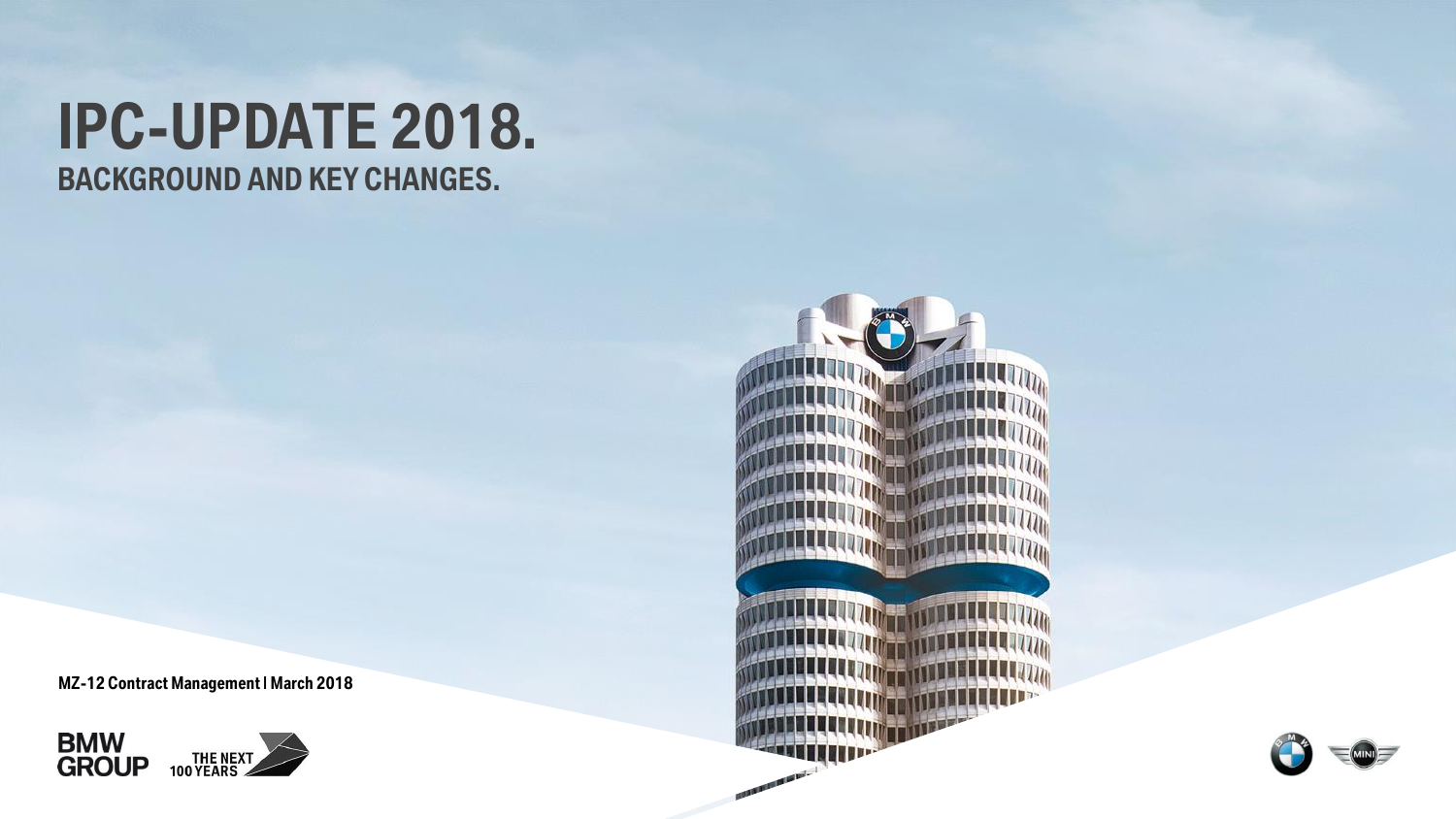## **IPC-UPDATE 2018. BACKGROUND.**

#### **History**

- 2001: first publication of International Purchasing Terms and Conditions (IPTC); applicable only in case of cross-border purchasing processes.
- 2010: consolidation with national BMW purchase conditions into BMW Group International Terms and Conditions for the Purchase of Production Materials and Automotive Components (IPC); applicable worldwide.
- 2011: editorial revision.
- 2014: content revision.

#### **Why is it necessary to update the IPC now?**

- Last update four years ago (status: 31.03.2014).
- The world has changed since 2014. Many change requests from BMW specialist departments, especially due to daily business practice and feedback from suppliers.
- Further need for amendments due to changes of laws, regulations and framework conditions (e.g. IATF 16949) and BMW processes; new business areas (databased services) and international plants (Mexico).

#### **Which goals shall be achieved with the update?**

- Reinforcement of contractual basis for series supply by implementing identified requirements for change.
- Consideration of recurring supplier feedback and clarification of misunderstood/overreaching clauses.
- Many editorial changes.

### IPC-Update 2018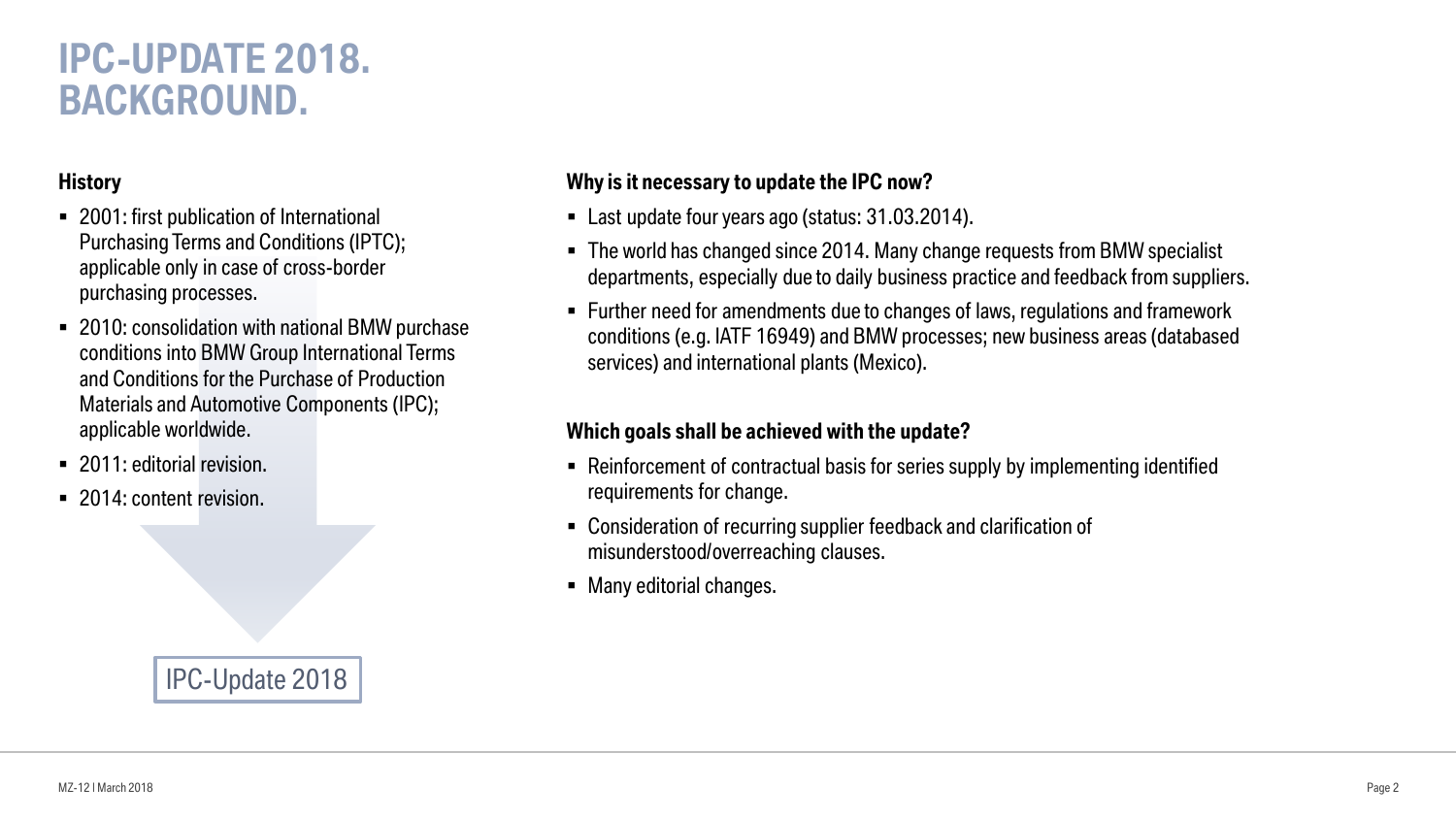### **IPC-UPDATE 2018. KEY CHANGES.**

| <b>Clause</b>                  | <b>Issue</b>                                                 | What's new for the supplier?                                                                                                                                                                                                    | Why?                                                                                                                                                     |
|--------------------------------|--------------------------------------------------------------|---------------------------------------------------------------------------------------------------------------------------------------------------------------------------------------------------------------------------------|----------------------------------------------------------------------------------------------------------------------------------------------------------|
| <b>1.5 NEW</b>                 | <b>Change of Control,</b><br><b>Name changes</b>             | Supplier has to <b>inform</b> BMW about changes of legal form,<br>name or other significant changes of the ownership or<br>shareholder structure.                                                                               | Better risk identification. Information obligation ensures that<br>supplier data base and contractual basis is based on current<br>information.          |
| 2.5                            | <b>Amended consent</b><br>requirement for<br>changes         | <b>Clarification</b> that supplier may not implement additional<br>functions or <b>software changes</b> without BMW's prior<br>written consent.                                                                                 | Changes of any type must already be approved but added<br>explicit enumeration of additional functions and software<br>changes for transparency reasons. |
| $3.4 - 3.8$                    | <b>Supply shortages,</b><br><b>Delay in delivery</b>         | <b>Clarified</b> provisions on supplier's information obligation in<br>case of critical supply situations ("concrete risk") and<br>liability; moreover, BMW is entitled to request specific<br>information on "abstract" risks. | Increased focus on supply stability. Consideration of<br>supplier feedback.                                                                              |
| 4.3 NEW, 4.5,<br>4.6, 4.7, 4.8 | <b>Shipping</b>                                              | Shipment notification has to be given via the CSC-Portal.<br>Supplier must provide access to the dispatch area to the<br>freight forwarder.                                                                                     | Implementing requirements of BMW project, Connected<br>Supply Chain" as part of program "Logistics 2020".                                                |
|                                | <b>Settlement of</b><br>accounts, Terms of<br><b>payment</b> | <b>Clarification</b> of, among others, mandatory invoice data<br>for Mexico, payment deadlines, group set-off clause.                                                                                                           | Clarification desirable from process-/ business perspective,<br>new BMW plant in Mexico.                                                                 |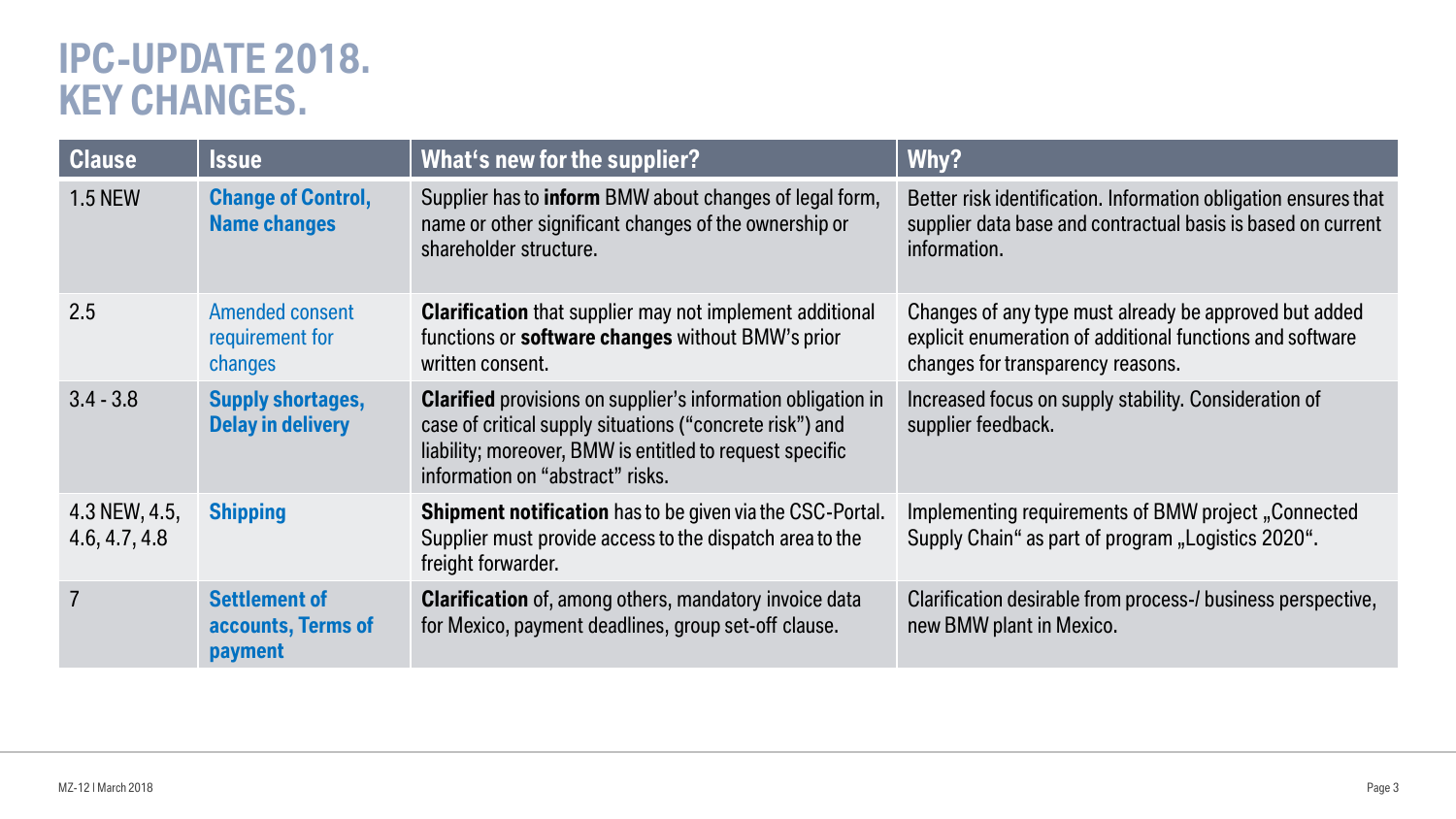## **IPC-UPDATE 2018. KEY CHANGES.**

| <b>Clause</b>  | <b>Issue</b>                              | What's new for the supplier?                                                                                                                                                                                                                                                                          | Why?                                                                                                                                                                   |
|----------------|-------------------------------------------|-------------------------------------------------------------------------------------------------------------------------------------------------------------------------------------------------------------------------------------------------------------------------------------------------------|------------------------------------------------------------------------------------------------------------------------------------------------------------------------|
| 8.1            | <b>Product conformity</b>                 | <b>Clarification</b> that supplier must provide the necessary<br>documents for type approval/product conformity (e.g.<br>CCC, In Metro) in the relevant markets at no additional<br>costs.                                                                                                            | Clarification. Already required pursuant to Service Level<br>Agreement (LSV). Certifications necessary for the agreed<br>intended use of the goods.                    |
| 8.2, 8.3, 8.6  | Customs, Origin,<br><b>Export control</b> | <b>Clarification</b> and obligation to adhere to US Foreign<br>Trade Zone or MX IMMEX programs. Opening for<br>(future) further BMW customs applications besides<br>OPAL. Revised section on export control.                                                                                          | OPAL will be partly replaced by different BMW programs/<br>platforms in the future; generalization of the export control<br>clause in accordance with BMW Standard.    |
| 9.2            | <b>Quality</b>                            | Supplier has to complete Series Process Quality<br><b>Evaluation</b> (again) if adding additional customers to the<br>BMW production line and this (also) affects BMW<br>process. Reference to GS 98001 and 90018.<br>Clarifications re. special characteristics in accordance<br>with VDA standards. | Amended for current requirements.                                                                                                                                      |
| <b>9.9 NEW</b> | <b>Product safety</b>                     | Supplier must have a qualified <b>product safety</b><br>representative for each production site and designate<br>that person in the B2B portal.                                                                                                                                                       | Safeguarding product safety and prevention of product<br>liability cases; this is a known requirement and has been part<br>of the request for quotation for some time. |
| 11.8           | <b>Cartel damages</b>                     | Clarification that supplier has to pay liquidated damages<br>only if there is a legally binding official/judicial<br>determination of a cartel infringement.                                                                                                                                          | Frequent supplier feedback; BMW already only asserts cartel<br>damage claims following official/judicial infringement<br>decisions.                                    |